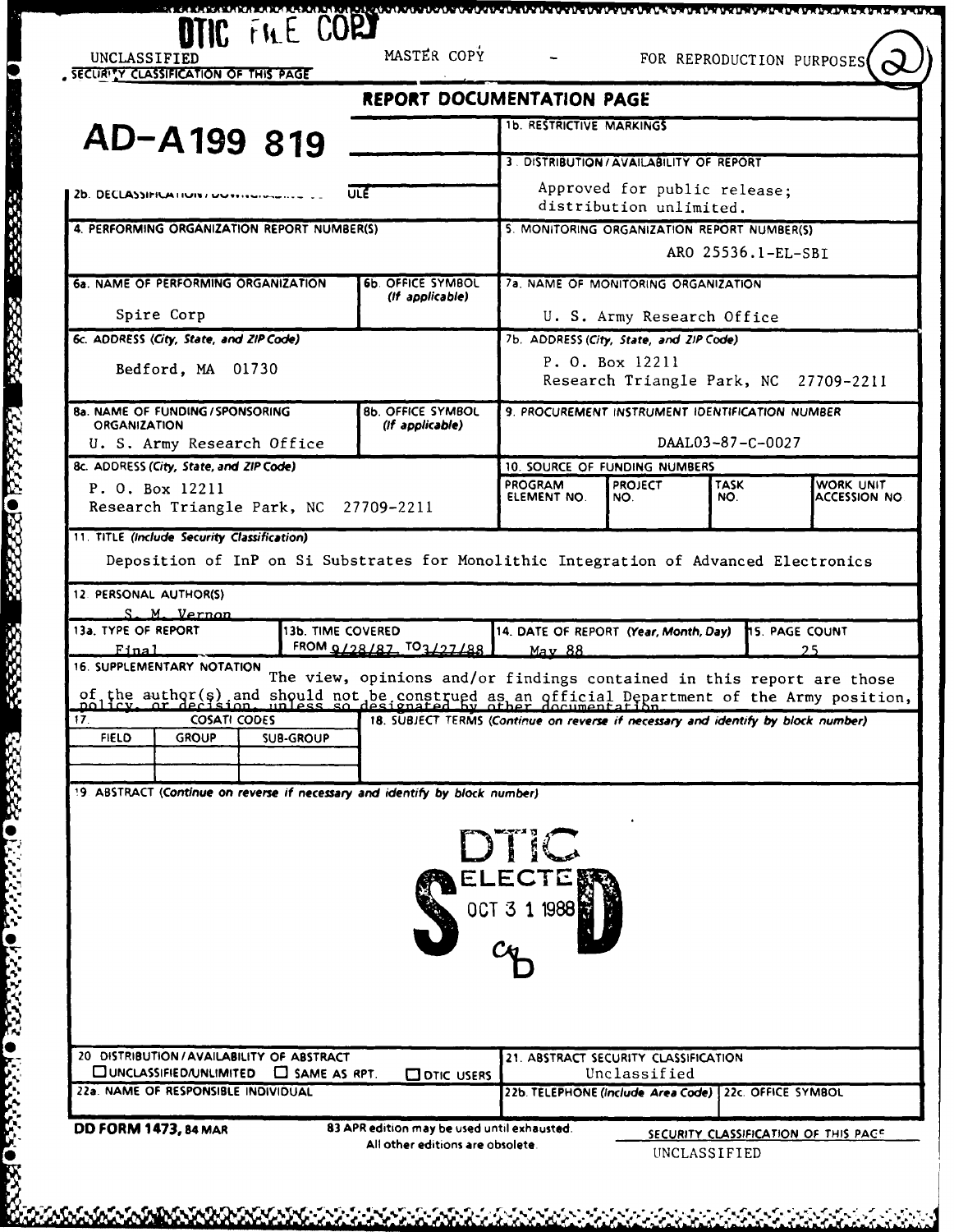FR-10108 May 1988

A Final Report for: DEPOSITION OF InP ON SI SUBSTRATES FOR MONOLITHIC INTEGRATION OF ADVANCED ELECTRONICS

> Submitted under: SBIR/Phase I Contract No. DAAL03-87-C-0027

Submitted to: U.S. ARMY RESEARCH OFFICE 4300 South Miami Boulevard Research Triangle Park, NC 27709

Submitted **by::** *,* S.M. Vernon, Principal Investigator SPIRE CORPORATION Patriots Park Bedford, MA 01730

**SSSSSS** 

**PARAMER PRESERVE REPORT OF PARAMER PROPERTY OF PARAMER** 

**U- I;,**  $A - 1$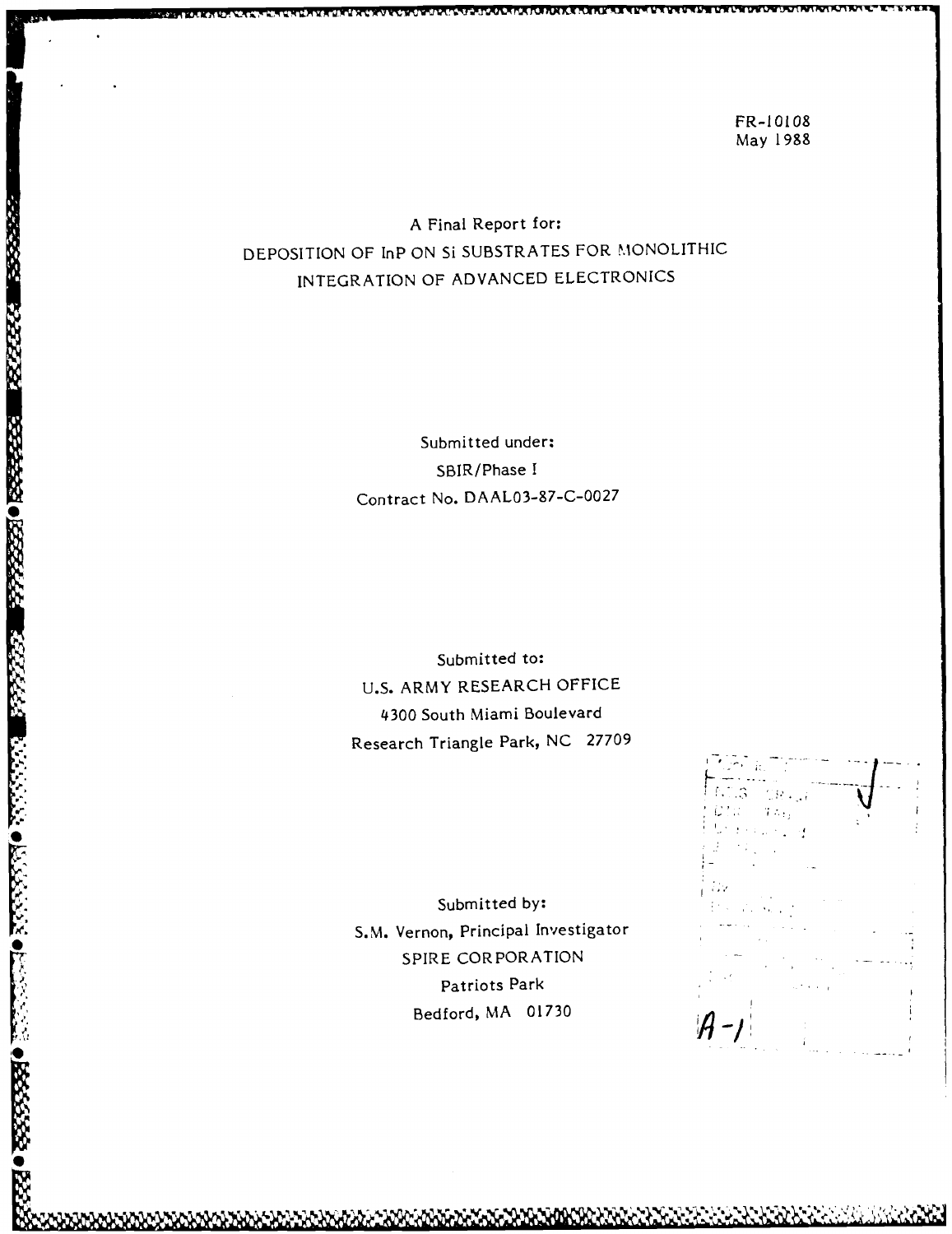# TABLE OF **CONTENTS**

T.

**BEEFALL REPORTS TO PROPERTY AND REPORTS** 

2222223

KATAN DELEKSE ORBEKA OLIKERE O

**Reada** 

| Section | Page                                                                                                                                                                                                                                             |
|---------|--------------------------------------------------------------------------------------------------------------------------------------------------------------------------------------------------------------------------------------------------|
| 1.0     | $\perp$                                                                                                                                                                                                                                          |
|         | $\mathbf{1}$                                                                                                                                                                                                                                     |
|         | 1.1.1<br>$\mathbf{I}$                                                                                                                                                                                                                            |
|         | $\mathbf{z}$<br>$\overline{2}$                                                                                                                                                                                                                   |
|         | 1.3.1<br>2<br>$\overline{\mathbf{3}}$<br>1.3.2<br>Advantages of MOCVD                                                                                                                                                                            |
|         | $\overline{\mathbf{3}}$                                                                                                                                                                                                                          |
| 2.0     | $5\overline{)}$<br>SUMMARY OF PHASE I RESULTS ,                                                                                                                                                                                                  |
|         | 5<br>$6\overline{6}$                                                                                                                                                                                                                             |
|         | 2, 2, 1<br>6<br>2.2.2<br>12<br>X-ray Diffraction Analysis<br>2, 2, 3<br>Double-crystal X-ray Rocking Curve Results<br>12<br>2.2.4<br>Transmission Electron Microscopy (TEM).<br>17<br>2.2.5<br>Electrical Characterization<br>18<br>2, 2.6<br>18 |
| 3.0     | 22                                                                                                                                                                                                                                               |
| 4.0     | 23                                                                                                                                                                                                                                               |
| 5.0     | 23                                                                                                                                                                                                                                               |
| 6.0     | 23                                                                                                                                                                                                                                               |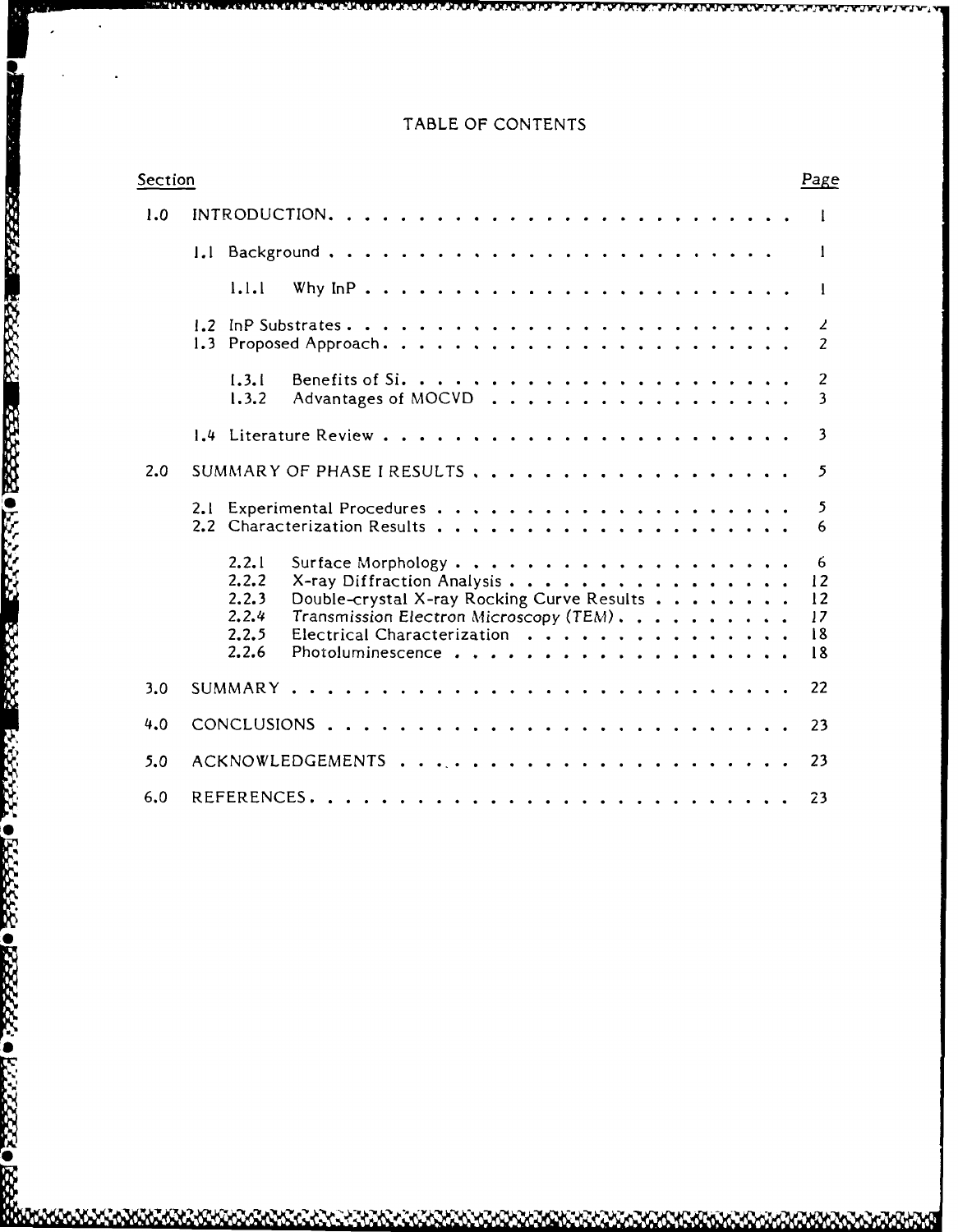# **LIST** OF **ILLUSTRATIONS**

| Figure   |                                                                                                                   | Page            |
|----------|-------------------------------------------------------------------------------------------------------------------|-----------------|
| $2 - 1$  | Nomarski Micrographs of InP on (100) Si With Low Temperature                                                      | 7               |
| $2 - 2$  | Nomarski Micrographs of InP on (100) Si With An In Prelayer.                                                      | 8               |
| $2 - 3$  | Nomarski Micrographs of InP on Si by the Single-Step Process<br>as a Function of Substrate Orientation $\ldots$ , | 9               |
| $2 - 4$  | Nomarski Micrographs of InP-GaAs-Si Samples as a Function of                                                      | 10 <sup>°</sup> |
| $2 - 5$  | Nomarski Micrographs Comparing Surface Morphologies of<br>In P-GaAs-Si and GaAs-Si Samples $\ldots$ ,             | $\mathbf{H}$    |
| $2 - 6$  | Scanning Electron Micrographs of InP-GaAs-Si Samples                                                              | 14              |
| $2 - 7$  | X-Ray Diffractometer Scans of InP on Si With and Without a                                                        | $\sqrt{5}$      |
| $2 - 8$  | Double-Crystal X-Ray Rocking Curve of InP-GaAs-Si Sample                                                          | 15              |
| $2 - 9$  | Double-Crystal X-Ray Rocking Curve of InP-GaAs-Si Sample                                                          | 16              |
| $2 - 10$ | Planview Transmission Electron Micrograph of InP-GaAs-Si                                                          | 19              |
| $2 - 11$ | Cross-Sectional Transmission Electron Microcraph of InP-GaAs-Si<br>Sample $#414-2$ ,                              | 20              |
| $2 - 12$ | Room-Temperature Photoluminescence of InP-GaAs-Si Sample.                                                         | 21              |
| $2 - 13$ | 4.4°K Photoluminescence Data for InP-GaAs-Si and InP                                                              | 22              |

**0ll 10ll 10ll 10ll 10ll 10ll** 

122220

5335

**AMANAMARKAN** 

**PARTICULAR DESESSED DE PARTIES** 

2333422

2222222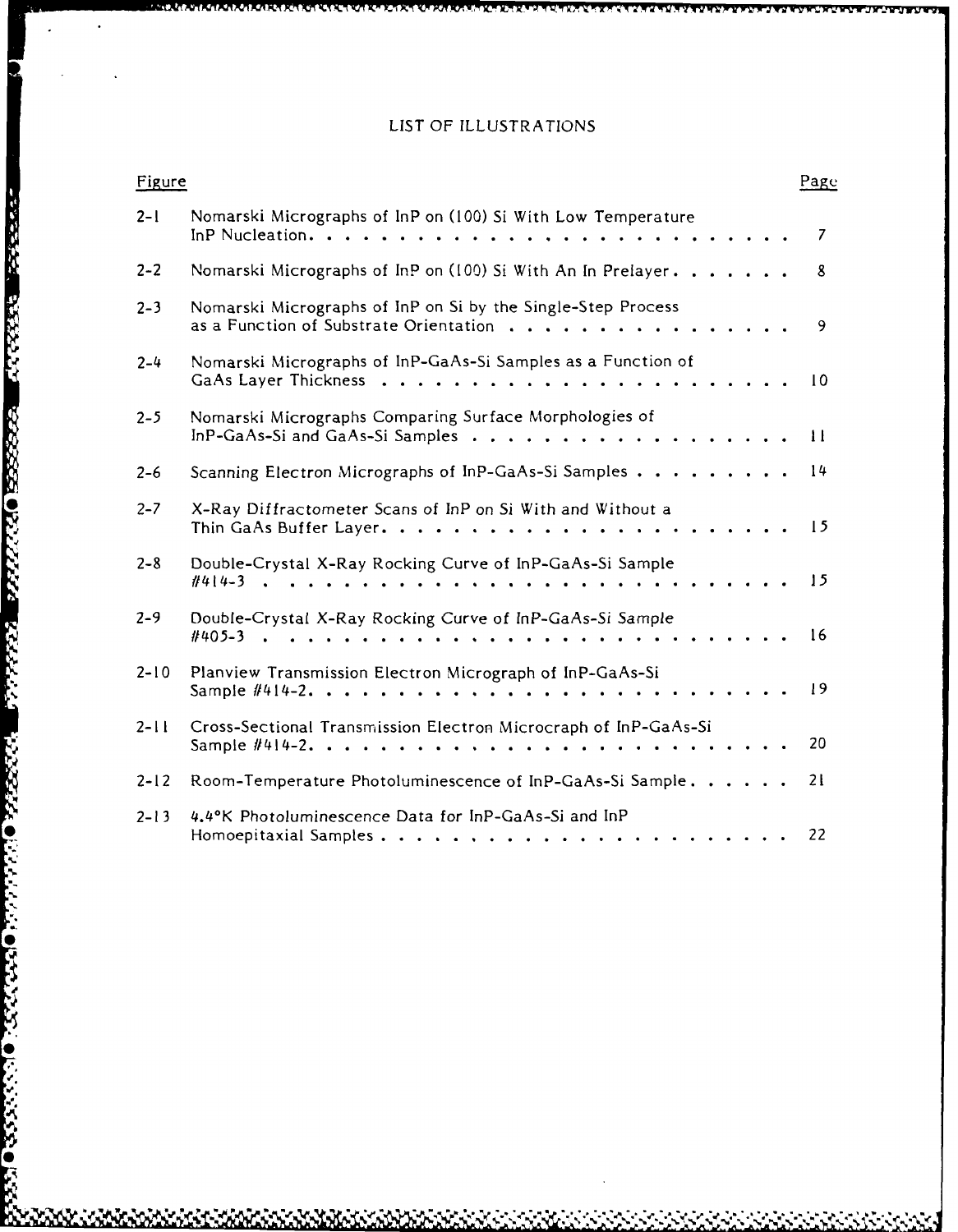## LIST OF **TABLES**

| Table   |                                                                 | Page |
|---------|-----------------------------------------------------------------|------|
| $2 - 1$ |                                                                 |      |
| $2 - 2$ | Double-Crystal X-Ray Rocking Curve Data from AT&T Bell Labs. 13 |      |
| $2 - 3$ | Double-Crystal X-Ray Rocking Curve Data from SUNY at Buffalo 17 |      |
| $2 - 4$ | TEM Results of InP-on-GaAs-on-Si Samples 17                     |      |
| $2 - 5$ | Room Temperature Photoluminescence Data. 21                     |      |

4

 $\mathcal{T}_{\mathbf{q},\mathbf{q}}$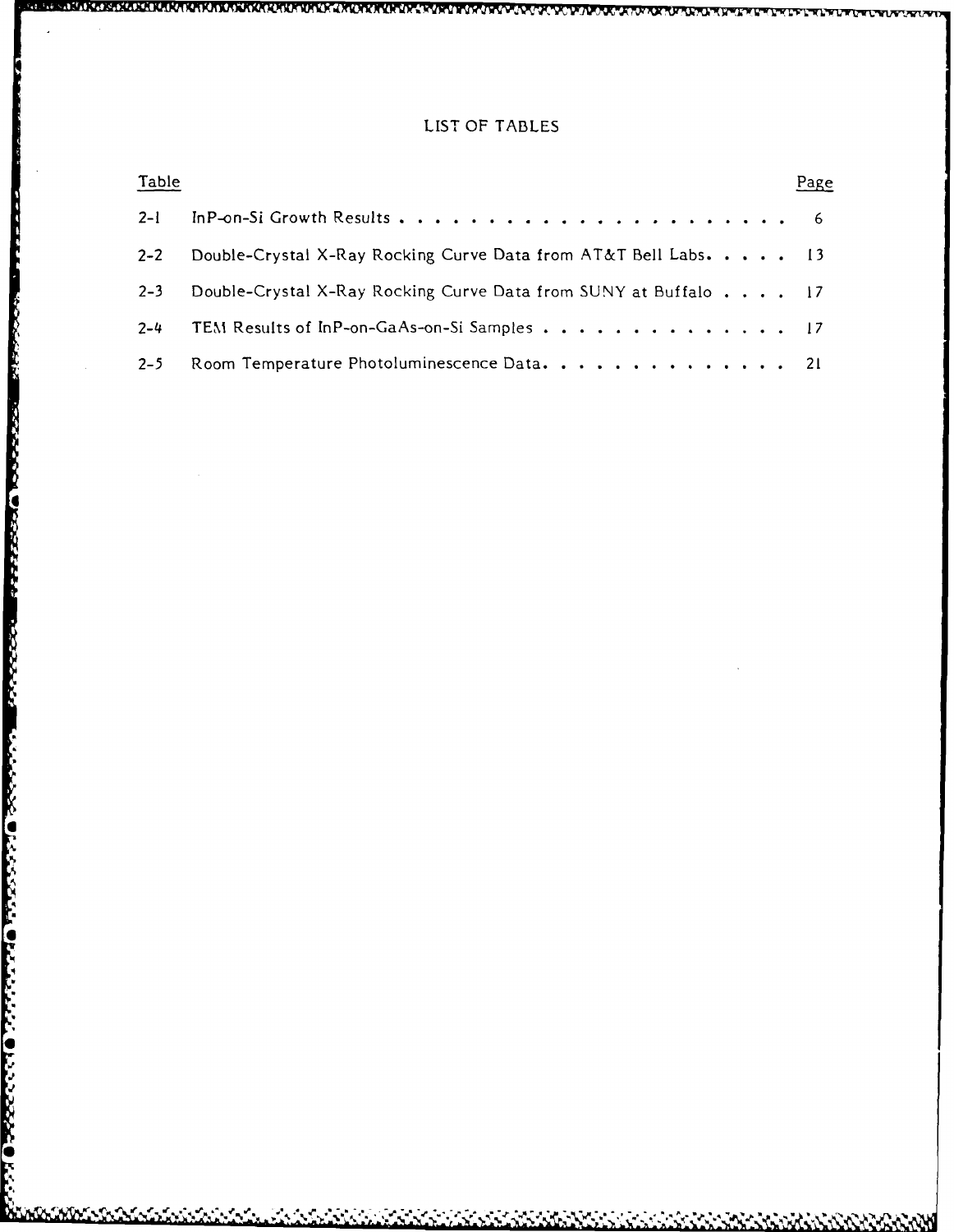### 1.0 INTRODUCTION

This report describes the results of a Phase I SBIR program entitled "Deposition of InP on Si substrates for Monolithic Integration of Advanced Electronics;" the basic objective of this project was the demonstration of the feasibility of growing high-quality InP layers on Si substrates by the metalorganic chemical vapor deposition (MOCVD) process.

#### 1.1 Back<sub>Br</sub>ound

Recently, the epitaxial growth of Ill-V compounds on Si has been attracting strong interest. Some reasons for this are that Si is low cost and light weight, has high mechanical strength, excellent crystalline quality and high thermal conductivity and is available as large area substrates. The last and probably most sign.ficant reason for growing Ill-V semiconductors on Si is for monolithic integration of Ill-V and Si devices, thus combining the high speed and/or optical communication capabilities of III-V's with the sophistication of Si VLSI technology.

Spire is proposing the epitaxial growth of lnP on Si substrates for applications as discussed above.

i.l.l Why InP?

**0**

The importance of InP as a semiconductor is based on a number of its material properties. Some of the more important ones are listed below:

- **(1)** High Peak Velocity of Electrons The peak (or saturated-drift) velocity of electrons in InP is higher than that of GaAs  $(2.5 \times 10^7 \text{ cm/sec}$  versus 2.2 x **10<sup>7</sup>**cm/sec); this makes InP an excellent choice for transferred-electron devices, such as Gunn diodes, used as very high frequency (millimeter wave) oscillators and amplifiers. Also important is the fact that InP typically has a relatively low noise figure at high frequency.
- (2) Radiation Hardness This is an important feature for any devices to be utilized in the SDI program. The radiation resistance of InP has been demonstrated (in terms of solar cell experiments) to be quite superior to that of either GaAs or  $Si^{(1,2)}$  In fact, photovoltaic  $p/n$  junction devices irradiated by 1 MeV electrons have been shown to almost totally recover their electrical performance by annealing at room temperature. $\langle$ <sup>5)</sup>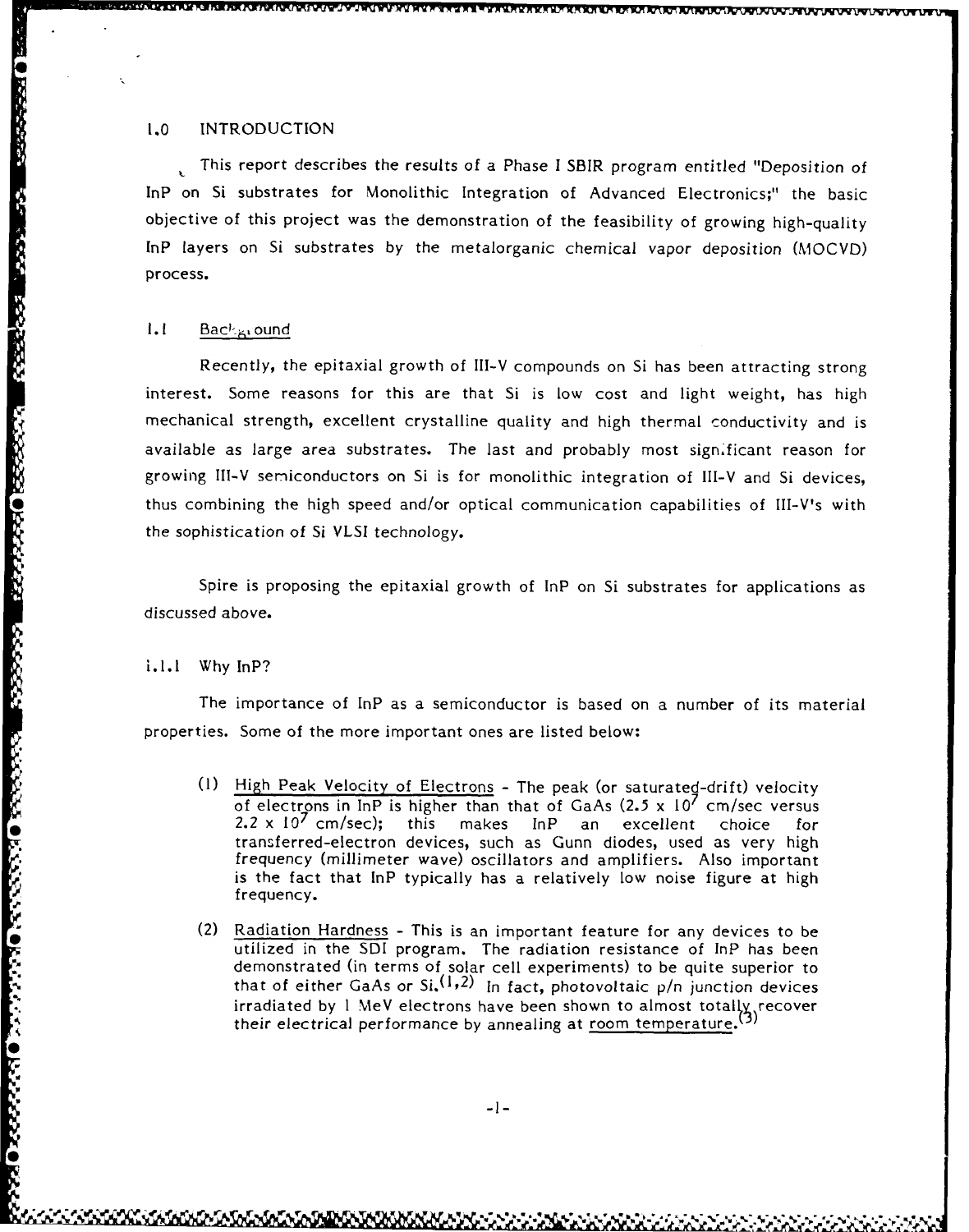- ක්රම වන්නයක් වන්නෙක් වෙන්න කර ගෙන්නක් මහත්තියක් වන්න කිරීම වන්න වන්න කර ගත්තිය වන්න කර වන්න කර වන්න වෙන්න වෙන්
- (2) Low cost Si substrates are approximately **100** times less expensive than InP;
- (3) Light weight The density of Si  $(2.3 \text{ gm/cm}^3)$  is about half that of InP  $(4.7 \text{ gm/cm}^3);$
- (4) Mechanical Strength Si wafers are much more rugged than InP. An indication of this is the Knoop microhardress values, which are 1150 and 535 kg/mm respectively for Si and lnP;
- (5) Thermal Conductivity The thermal conductivity of Si  $(1.68 \text{ W/cm}^{\circ}\text{K})$  is more than twice that of InP (0.7 W/cm°K);
- (6) Monolithic Integration The epitaxial growth of InP on silicon would allow for the monolithic integration of the optoelectronic and microwave capabilities of InP with the high-speed circuitry of Si VLSI technology.

#### 1.3.2 Advantages of MOCVD

The use of MOCVD is a good choice for the program for the reasons listed below:

- Proven material quality InP epitaxial layers of excellent electrical quality have been grown by the MOCVD process. Undoped films with  $77^{\circ}$ K mobilities of 300,000 cm<sup>2</sup>/V-sec at a background impurity level of 3 x 10<sup>13</sup> cm<sup>-3</sup> have been achieved.<sup>(11)</sup> Excellent InP/GaInAsP lasers have also been demonstrated with MOCVD-grown layers.<sup>(8)</sup>
- Volume-amenable process MOCVD is the technique of choice for the large-scale production of many III-V devices. Reactors up to 1000 cm<sup>2</sup> per batch are currently being used in a production mode for GaAs devices.<sup>(12)</sup> Reactor sizes up to  $1800 \text{ cm}^2$  per batch have been reported $^{\textrm{\textbf{(13)}}}$  and much on-going research in terms of material quality and reactor design continue to make MOCVD a rapidly advancing field.

#### 1.4 Literature Review

This section reviews the literature concerning the growth of lnP on Si; all these reports utilize the MOCVD technique. In addition, a brief review of the growth of InP on GaAs and GaAs on Si is also presented.

The growth of single crystal InP on Si was first reported in 1986 by researchers at NTT in Japan;  $(14)$  since then a few other reports have appeared in the literature.  $(15-22)$ The NTT group has succeeded in growing InP films directly on Si substrates and in fabricating solar cells (approximately 3% efficient) from these wafers.<sup>(17)</sup> These  $5$ -  $\mu$ m-thick InP-on-Si films have been characterized by X-ray rocking curves to have a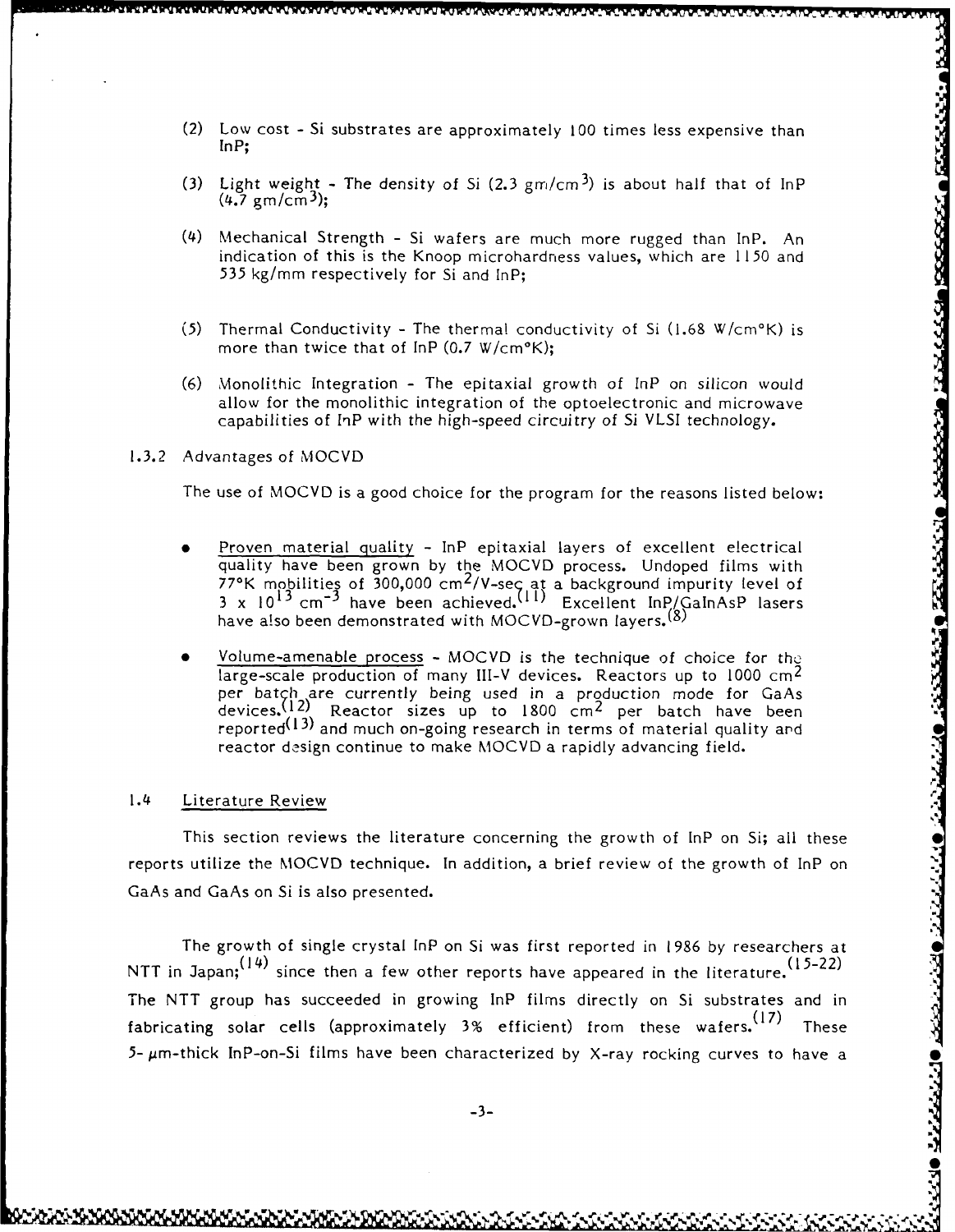# 2.0 SUMMARY OF PHASE I RESULTS

The goal of the Phase I effort was to establish a basic growth process for depositing single-crystal InP films on Si substrates; our experience in growing high-quality GaAs-on-Si and GaP-on-Si structures was to provide a background to guide the experiments.

#### 2.1 Experimental Procedures

 $\rightarrow$  Depositions were carried out by atmospheric-pressure MOCVD in a SPI-MO CVD 450 reactor; the sources chemicals used were trimethylindium (TMIn) and phosphine **(PH <sup>3</sup> )** and the main carrier gas was H<sub>2</sub><sup>2</sup>. The basic GaAs-on-Si growth procedure developed in our laboratory consists of three steps:

- 1. A high-temperature bakeout in H<sub>2</sub> for 30 minutes at approximately S1000C
- 2. A low-temperature nucleation step in which approximately 200  $\AA$  of GaAs is deposited at 400°C
- 3. A film growth step in which GaAs is grown at "normal" MOCVD conditions utilizing a growth temperature of approximtely 675<sup>o</sup>C

 $\cdot$  Starting from these basic guidelines, a similar process for InP-on-Si was attempted, with the major variables occurring in Step 2, the nucleation procedure, which is really the most critical step since the surface-oxide-removal procedure (Step **1)** had been previously optimized for other heteroepitaxy-on-Si projects. Several different types of nucleation layers/procedures were attempted. These included different materials (InP, In, or P), different thicknesses, and different temperatures; a brief summary of these runs is listed in Table 2-1. In all cases, our standard H<sub>2</sub> bakeout procedure was performed (Step 1), and our standard InP growth conditions (600°C,  $\mu$ m/hr) were used to grow a thick (1-4  $\mu$ m) InP layer on top for evaluation. The  $i\epsilon$ , two lines of the table are based on conditions used at Spire for deposition-on-Si processes other than the three-step method described above, but which have also shown to be useful. These processes include growing GaAs-on-Si using a nucleation step of pure Ga deposited at the growth temperature of typical GaAs  $(\sim 650^{\circ}C)$ , and growing GaP-on-Si by a process which employs a first step of flowing PH<sub>3</sub> over the Si wafer at a temperature of 950°C.

-5-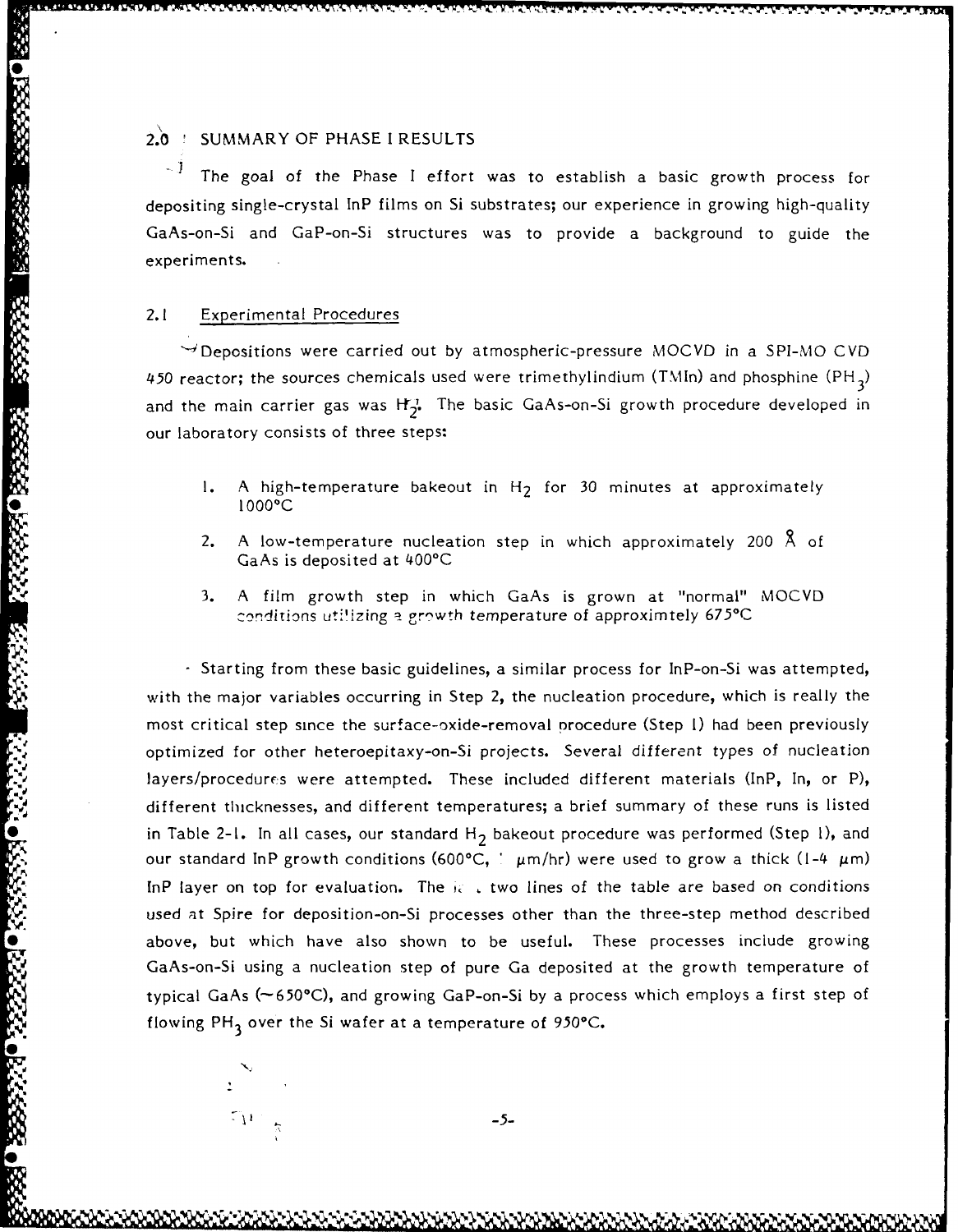

**30 SEC** 





**120 SEC** 



**200 SEC** 

**25 MICRONS** 

NOMARSKI MICROGRAPHS OF InP ON (100) Si WITH LOW FIGURE 2-1. TEMPERATURE InP NUCLEATION. Times shown are for the deposition of the low-temperature layer.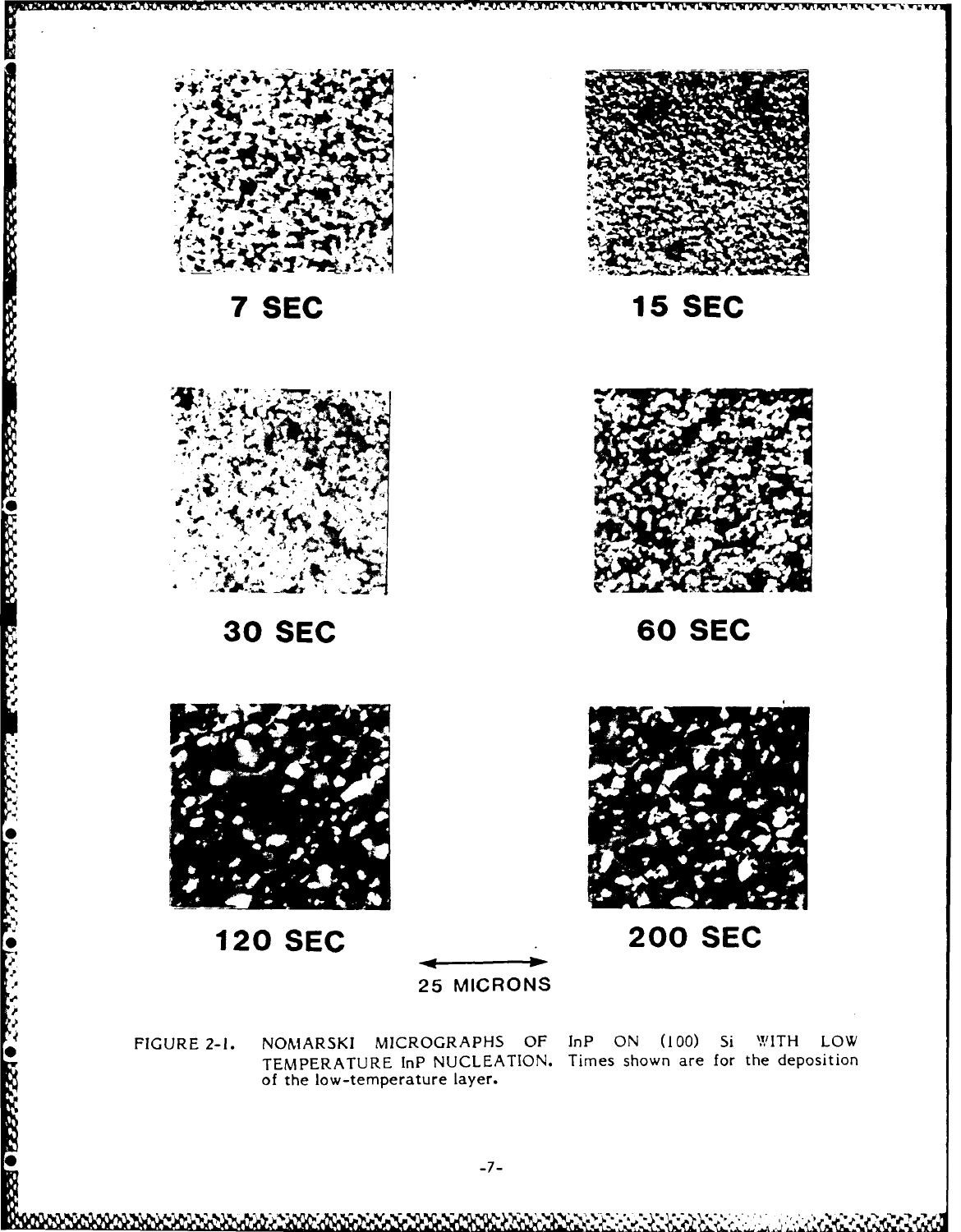

FIGURE 2-3. NOMARSKI MICROGRAPHS OF InP ON Si BY THE SINGLE-STEP PROCESS AS A FUNCTION OF SUBSTRATE ORIENTATION. The InP growth is at 600°C; the (100) substrate is actually 2° off in the (011) direction.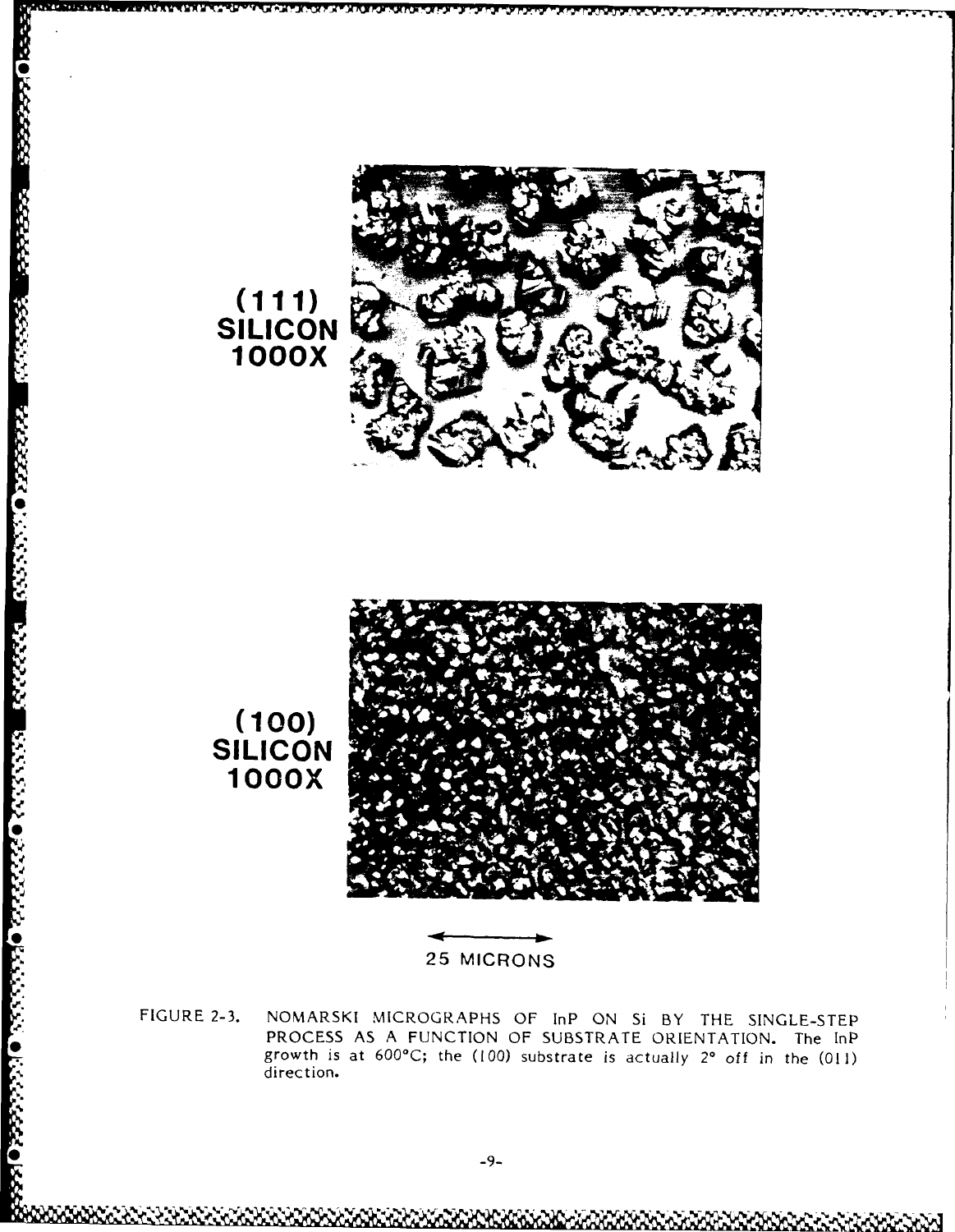

# 2µm InP/Si WITH 1µm **GaAs INTERMEDIATE LAYER**



**GEOLOGICALIS DE CONSISTE DE L'ANDI DE L'ANDI DE L'ANDI DE L'ANDI DE L'ANDI DE L'ANDI DE L'ANDI DE L'ANDI DE L'** 

**1000X** 

# 3µm GaAs/Si

**25 MICRONS** 

NOMARSKI MICROGRAPHS COMPARING SURFACE MORPHOLOGIES FIGURE 2-5. OF InP-GaAs-Si AND GaAs-Si SAMPLES. Both samples appear quite specular to the unaided eye.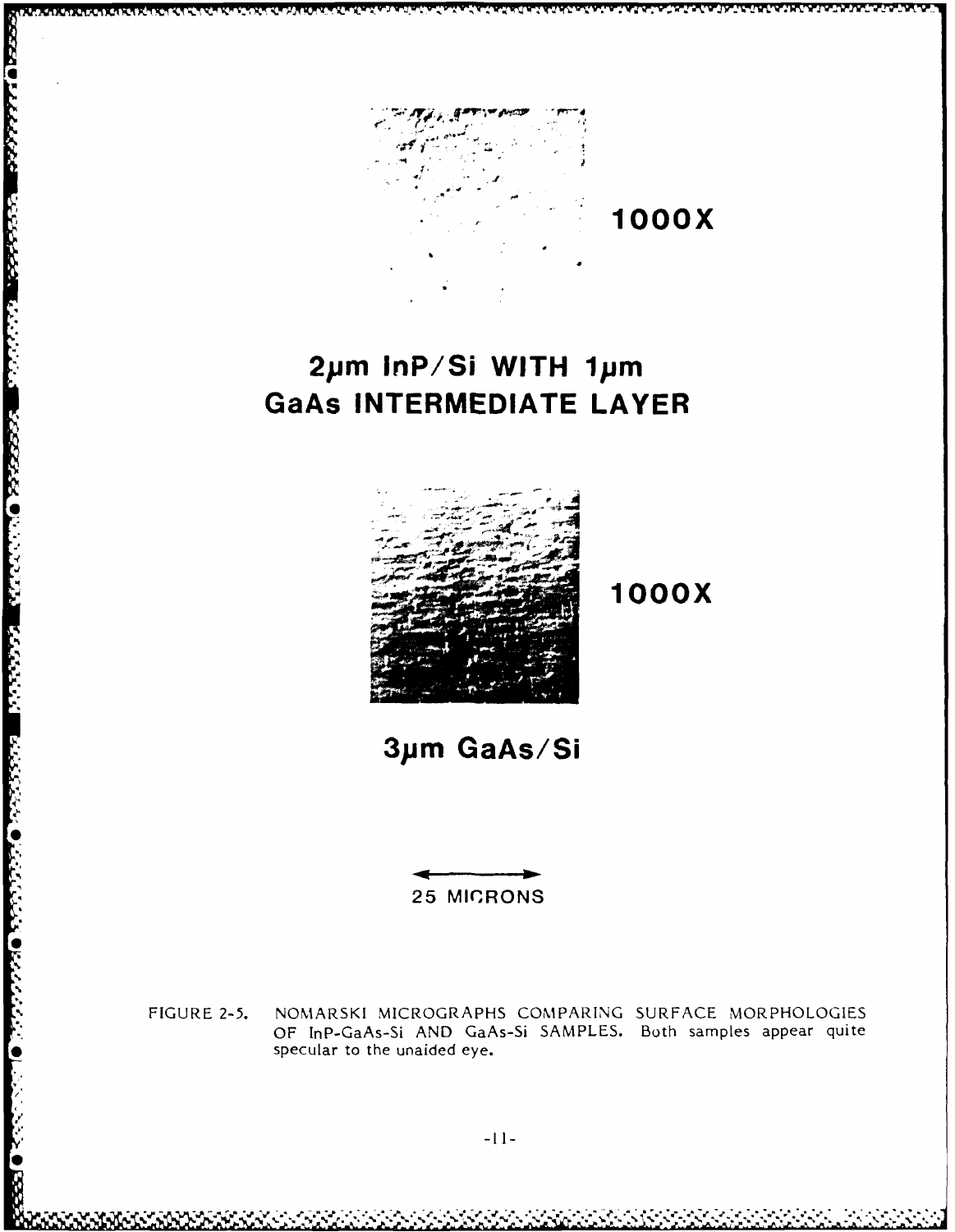|           |                               |      | FWHM (arc-sec) |
|-----------|-------------------------------|------|----------------|
| Sample    | Structure                     | InP  | GaAs           |
| $414 - 3$ | $4 \mu$ InP- $4 \mu$ GaAs-Si  | 440  | 320            |
| $414 - 2$ | $4\mu$ InP-1 $\mu$ GaAs-Si    | 420  | 470            |
| $414 - 4$ | $4 \mu$ InP-0.1 $\mu$ GaAs-Si | 400  | 1000           |
| $405 - 2$ | $\mu$ In P-4 $\mu$ GaAs-Si    | 1160 | 330            |
| $405 - 1$ | $l \mu$ InP- $l \mu$ GaAs-Si  | 1380 | 560            |
| $405 - 3$ | $l \mu$ InP-0.1 $\mu$ GaAs-Si | 1420 | 1770           |
| $412 - 1$ | $l$ $\mu$ InP-Si              | 5100 |                |
| $4 4-1$   | $4 \mu$ InP-GaAs              | 260  | 26             |
| $405 - 4$ | $l \mu$ InP-InP               | 11.5 |                |

#### TABLE 2-2. DOUBLE-CRYSTAL X-RAY ROCKING CURVE DATA FROM AT&T BELL LABS

Mi **TViI.U~** Wvvvrrv

Data obtained from AT&T Bell Labs, Murray Hill, NJ, through the courtesy of Drs. A. Macrander and S.J. Pearton.

Another point to note in the data of Table 2-2 is that for both the  $4\mu$ m-thick and  $1-\mu$ m-thick InP films on GaAs-on-Si, the thickness of the GaAs layer appears to have only a small effect on the quality of the InP layer.

As mentioned above, a few samples were also examined by double-crystal X-ray rocking curve analysis at SUNY at Buffalo by Dr. Wie. These data are shown in Table 2-3. The GaAs-on-Si sample has a small FWHM **(180** arc-sec) in this case because it was grown by our more optimized thermal-cycle-growth process(31) which had not been incorporated into the other samples. The InP-on-GaAs FWHM is larger than that measured at AT&T because the InP layer is thinner; for the InP-GaAs-Si sample, the GaAs FWHM agrees well with the data from AT&T, which was taken on another piece of the same wafer, while there is an unexplained discrepancy in the InP value.

**0:**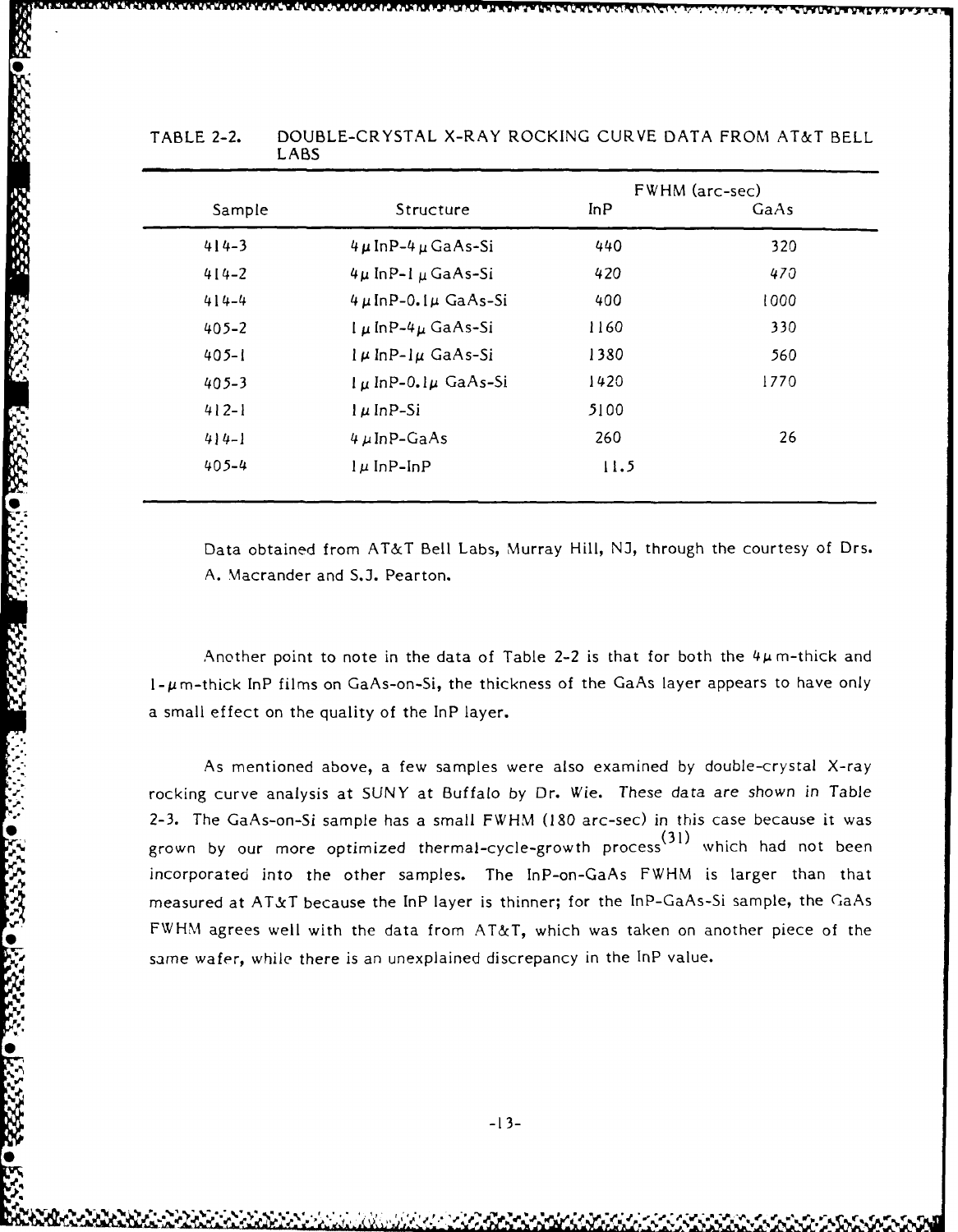

X-RAY DIFFRACTOMETER SCANS OF InP ON SI WITH AND WITHOUT FIGURE 2-7. A THIN GaAs BUFFER LAYER.



FIGURE 2-8. DOUBLE-CRYSTAL X-RAY ROCKING CURVE OF InP-GaAs-Si SAMPLE #414-3. Data courtesy of AT&T Bell Laboratories.

655555

833337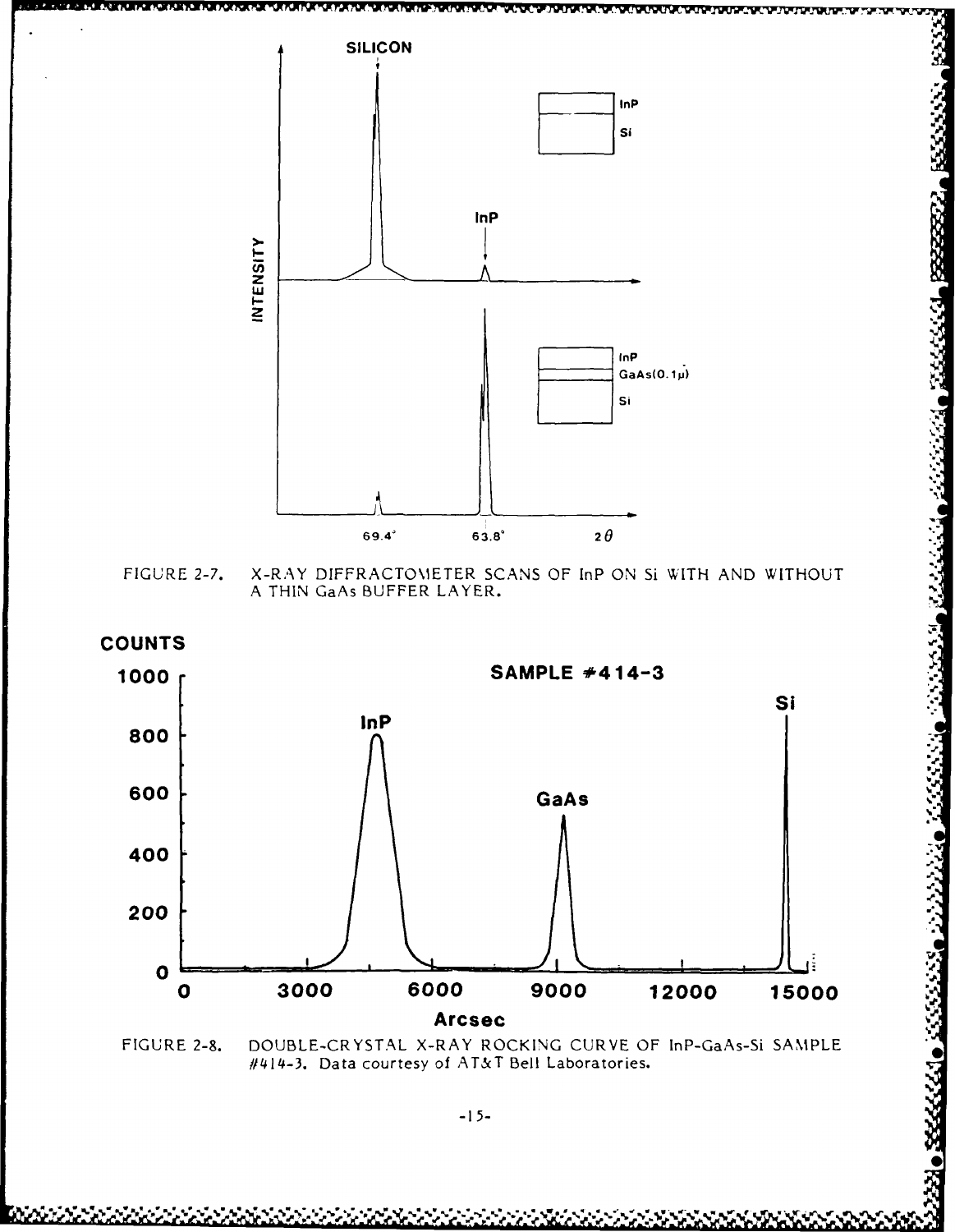|            |                               | FWHM (arc-sec) |      |                      |
|------------|-------------------------------|----------------|------|----------------------|
| Sample     | Structure                     | InP            | GaAs | Comments             |
| $1326 - 1$ | 2.3 $\mu$ GaAs-Si             |                | 180  | Thermal Cycle Growth |
| $410 - 1$  | 2.0 $\mu$ InP-GaAs            | 482            |      |                      |
| $414 - 2$  | 4.0 $\mu$ InP-1 $\mu$ GaAs-Si | 576            | 475  |                      |

TABLE **2.3** DOUBLE-CRYSTAL X-RAY ROCKING CURVE DATA FROM SUNY AT BUFFALO

Data obtained from Dr. Chu Wie at SUNY at Buffalo, NY.

#### 2.2.4 Transmission Electron Microscopy (TEM)

Four InP films were analyzed by TEM at the Solar Energy Research Institute (SERI) through the courtesy of Dr. M.M. AI-Jassim. The results are shown in Table 2-4. From these results, we see that a GaAs thickness of  $I \mu$ m appears optimal, and that the defect density of the InP films is identical (within experimental error) to our standard unannealed GaAs-on-Si films  $(3 \times 10^8 \text{ cm}^{-2})$ . A planview TEM of an InP/GaAs/Si sample is shown in Figure 2-10 where both dislocations and stacking faults are evident. Figure 2-1l shows a cross-sectional TEM of the same sample; it is obvious in this figure that many defects in the InP layer originate at the GaAs-InP interface and are probably not caused by the existing defects in the GaAs layer. This is not surprising, since both interfaces have a lattice mismatch of approximately 4%.

| Sample    | Thickness $(\mu m)$<br>InP | GaAs | Dislocations<br>$(cm-2)$ | Stacking<br>Faults ( $cm-2$ ) | Comments        |
|-----------|----------------------------|------|--------------------------|-------------------------------|-----------------|
| $414 - 3$ | 4                          | 4    | $8.4 \times 10^{8}$      | $1.6 \times 10^{8}$           |                 |
| $414 - 2$ | 4                          |      | $2.9 \times 10^{8}$      | 3.6 $\times$ 10 <sup>7</sup>  |                 |
| $414 - 4$ | 4                          | 0.1  | 3.2 x $10^{8}$           | $1.0 \times 10^{8}$           |                 |
| $412 - 1$ |                            | 0    | $\blacksquare$           | $\bullet$                     | Polycrystalline |

TABLE 2-4. TEM RESULTS OF In-on-GaAs-on-Si SAMPLES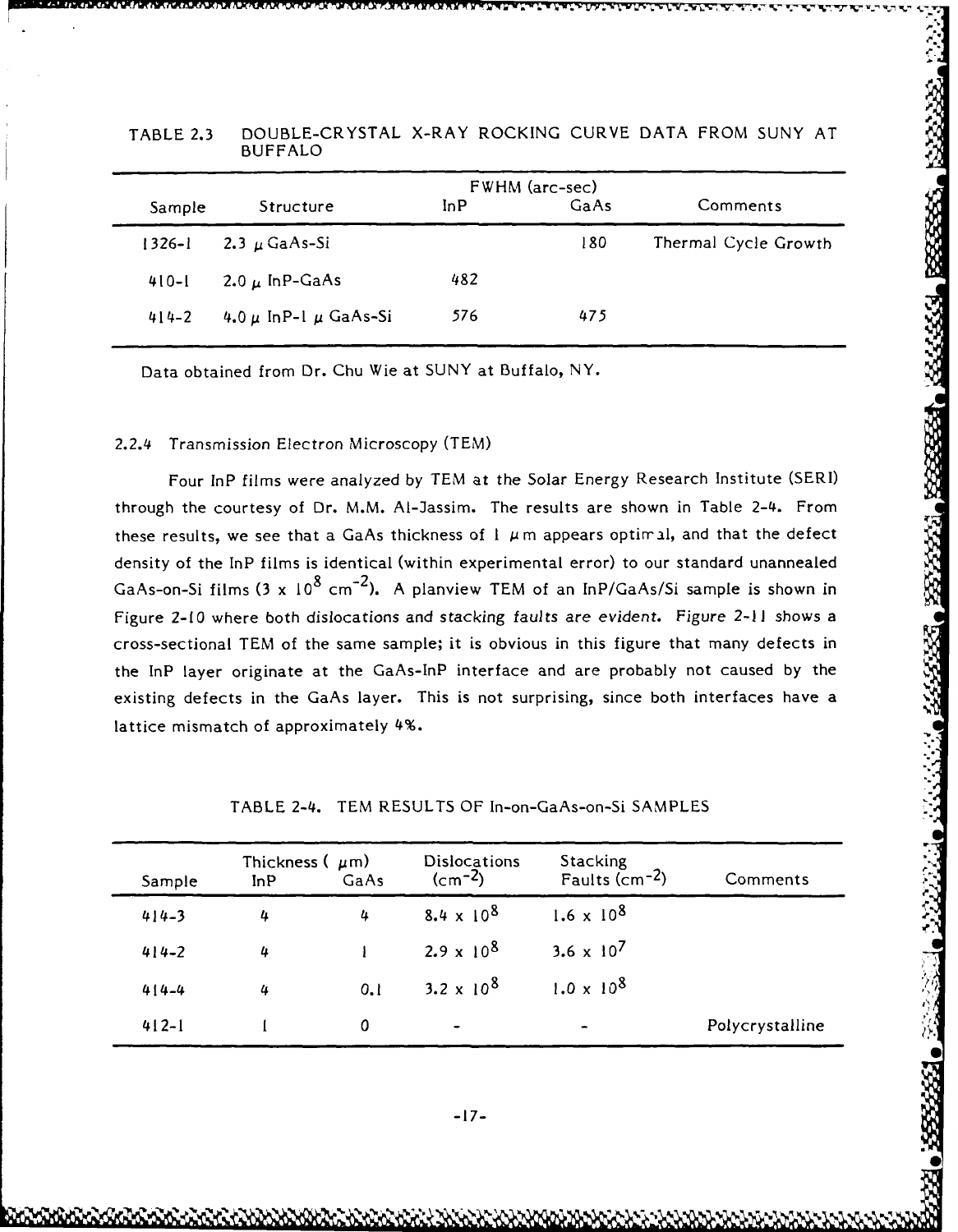

InP THICKNESS =  $4\mu$ m, GaAs THICKNESS =  $1\mu$ m

FIGURE 2-10. PLANVIEW TRANSMISSION ELECTRON MICROGRAPH OF InP-GaAs-Si SAMPLE #414-2.

**ACCESS**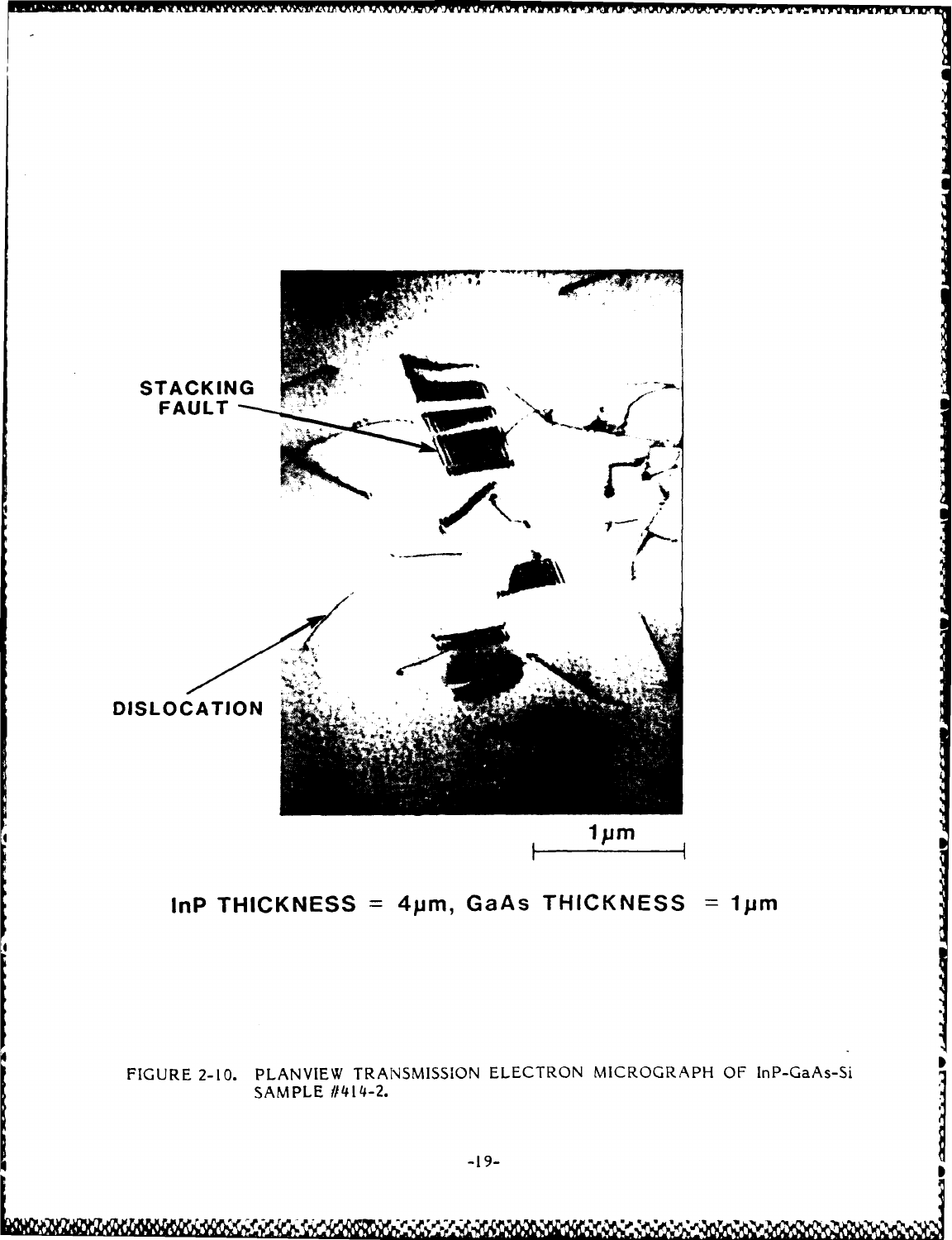|           |                              | FWHM of InP Peak (meV) |       |                                           |
|-----------|------------------------------|------------------------|-------|-------------------------------------------|
| Sample    | Structure                    | <b>UCLA</b>            | Spire | Comments                                  |
| $414 - 3$ | $4\mu$ InP- $4\mu$ GaAs-Si   |                        | 33.7  | Undoped N $\sim 10^{15}$ cm <sup>3</sup>  |
| $4!4-2$   | 4µ InP-1µ GaAs-Si            | 34.4                   | 33.7  | Undoped $N \sim 10^{15}$ cm <sup>3</sup>  |
| $414 - 4$ | $4\mu$ InP-0.1 $\mu$ GaAs-Si |                        | 30.8  | Undoped $N \sim 10^{15}$ cm <sup>3</sup>  |
| $405 - 2$ | $l\mu$ InP-4 $\mu$ GaAs-Si   |                        | 69.9  | Doped $N \sim 10^{17}$ cm <sup>3</sup>    |
| $405 - 1$ | $l\mu$ InP- $l\mu$ GaAs-Si   | 59.7                   | 66.8  | Doped $N \sim 10^{17}$ cm <sup>3</sup>    |
| $405 - 3$ | $1\mu$ InP-0.1 $\mu$ GaAs-Si |                        | 66.8  | Doped $N \sim 10^{17}$ cm <sup>3</sup>    |
| $405 - 4$ | $\mu$ InP-InP                | 59.7                   | 77.8  | Doped $N \approx 10^{17}$ cm <sup>3</sup> |

**BENORMAN PRESS RANGE RANGE DESERT** 

**Participal** 

9440255559

### TABLE **2-5.** ROOM TEMPERATURE **PHOTOLUMINESCENCE DATA**



**FIGURE** 2-12. ROOM-TEMPERATURE **PHOTOLUMINESCENCE** OF [nP-GaAs-Si **SAMPLE.** Data courtesy of **UCLA.**

-21-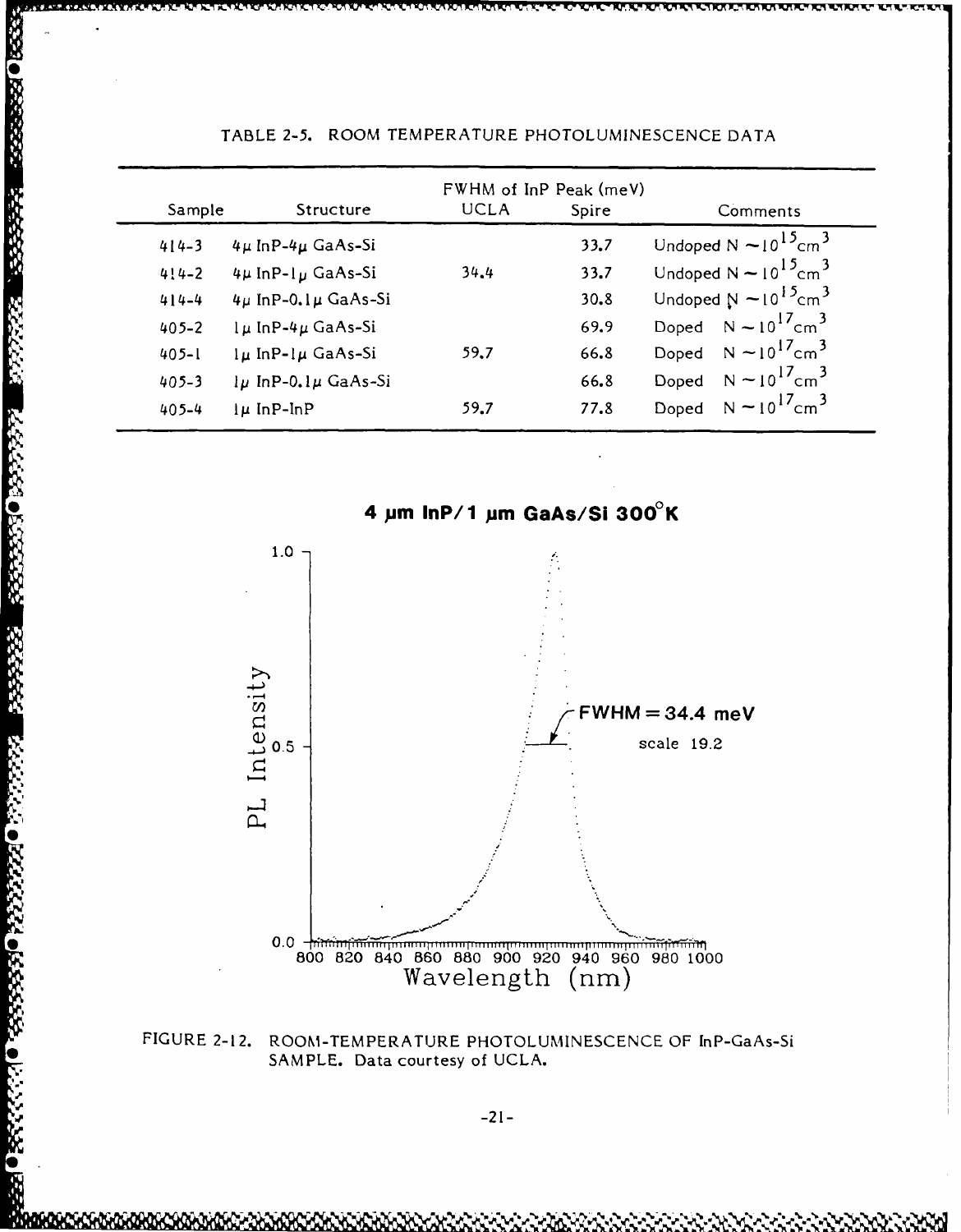- **0** The InP-GaAs interface appears to generate as many dislocations as does the GaAs-Si interface.
- InP-GaAs-Si samples show reasonably good PL at room-temperature and 4.4°K and that the PL halfwidth at 300'K is fairly insensitive to the GaAs buffer thickness.

#### 4.0 CONCLUSIONS

The Phase I effort has led us to make the following conclusions:

- The feasibility of deposition single-crystal InP-on-Si structures by MOCVD has been clearly demonstrated in this program.
- **"** The use of a thin GaAs buffer layer facilitates the growth of high-quality, single-crystal InP overlayers on Si substrates.
- **"** Much optimization of the heteroepitaxial structure and growth process is possible.

#### *5.0* ACKNOWLEDGEMENTS

The principal investigator wishes to acknowledge the contributions of the following people:

- Dr. M.M. Al-Jassim for TEM studies at SERI.
- Drs. S.J. Pearton and A. Macrander for X-ray analyses at AT&T Bell Laboratories.
- Drs. N.M. Haegel an V.P. Mazzi for PL characterization at UCLA.
- Mr. V.E. Haven for MOCVD growth at Spire.

#### 6.0 REFERENCES

**1.** A. Yamamoto, M. Yamaguchi, and **C.** Uemura, Appl. Phys. Letters, 44, 611 (1984).

**OLIGICSICIO** 

- 2. M. Yamaguchi, C. Uemura, and A. Yamamato, J. Appl. Phys. *55,* 1429 (1984).
- 3. M. Yamaguchi, Y. Itoh, and K. Ando, Appl. Phys. Letters, *45,* 1206 (1984).
- 4. M. Ogura, K. Inove, and Y. Ban, Japan J. Appl. Phys. 21, L598 (1982).
- *5.* G. Post and A. Mircea, Electron Letters, **19,** 460 (1983).
- 6. H. Damokes, V. Konig, and B. Schwaderer, Electron Letters, 20, *957* (1984).